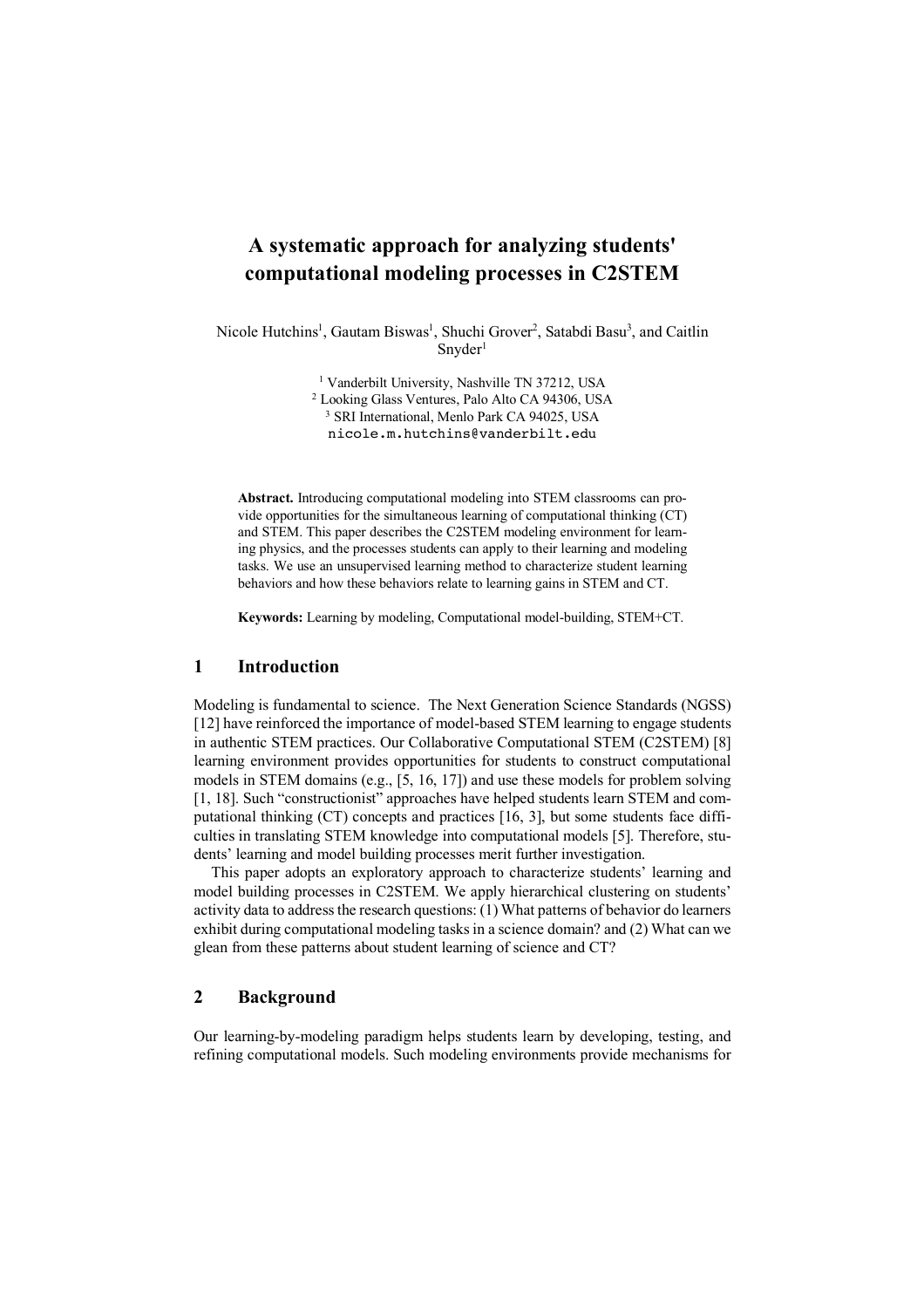students to work with multiple representations, receive rapid feedback through the visualization of model behaviors [5, 11], and engage in CT practices [18]. Classroom studies conducted with systems such as CTSiM [3], ViMap [14] and CT-STEM [10] have produced successful summative learning results [5, 15, 18]. We aim to extend this work by analyzing students' model building processes, including impact on learning gains.

Early efforts in the analysis of log data from students' programming process focused on methods to quantify students' modeling progress at each model revision by calculating the distance between the student and expert model [1]; identify program states and assess the likelihood of reaching a "sink" state in which a student was likely to get stuck [5]; and apply exploratory data-driven approaches to design partial solution feedback [13]. In this work, we used unsupervised learning to closely examine the processes students used towards mutually supportive learning of physics and CT, and made attempts to relate their learning performance to groups of student behaviors (e.g., [4, 19]).



**Fig. 1.** A completed C2STEM model incorporating DSML blocks.

## **3 The C2STEM Environment**

C2STEM scaffolds students' model-building by creating a block-based DSML [8] that provides domain-relevant variables (e.g., acceleration and velocity), and explicit constructs (blocks) for initializing and updating the values of these variables (see Figure 1). This supports exploratory learning by allowing students to execute their developing models and observe the behaviors generated using animations and data tools [8]. While an initialization block (e.g., *green\_flag*) is common across block-based environments, we provide additional scaffolding by explicitly providing a *simulation\_step* block to help students separate initialization steps from the dynamic update step. In contrast to equation-based modeling, this sets up a temporal *step-by-step* approach to modeling to gain a better understanding of how the behavior of a system evolves over time.

#### **4 Methods**

Thirty-five middle school students worked on a 1D motion module in C2STEM that consisted of a training unit and 4 modeling tasks. We used a summative assessment adapted from other studies to measure disciplinary knowledge in physics [2, 7] and CT [1, 6]. Normalized learning gains calculated using  $\frac{\text{Posttest - Pretest}}{\text{Max Possible Score - Pretest}}$ .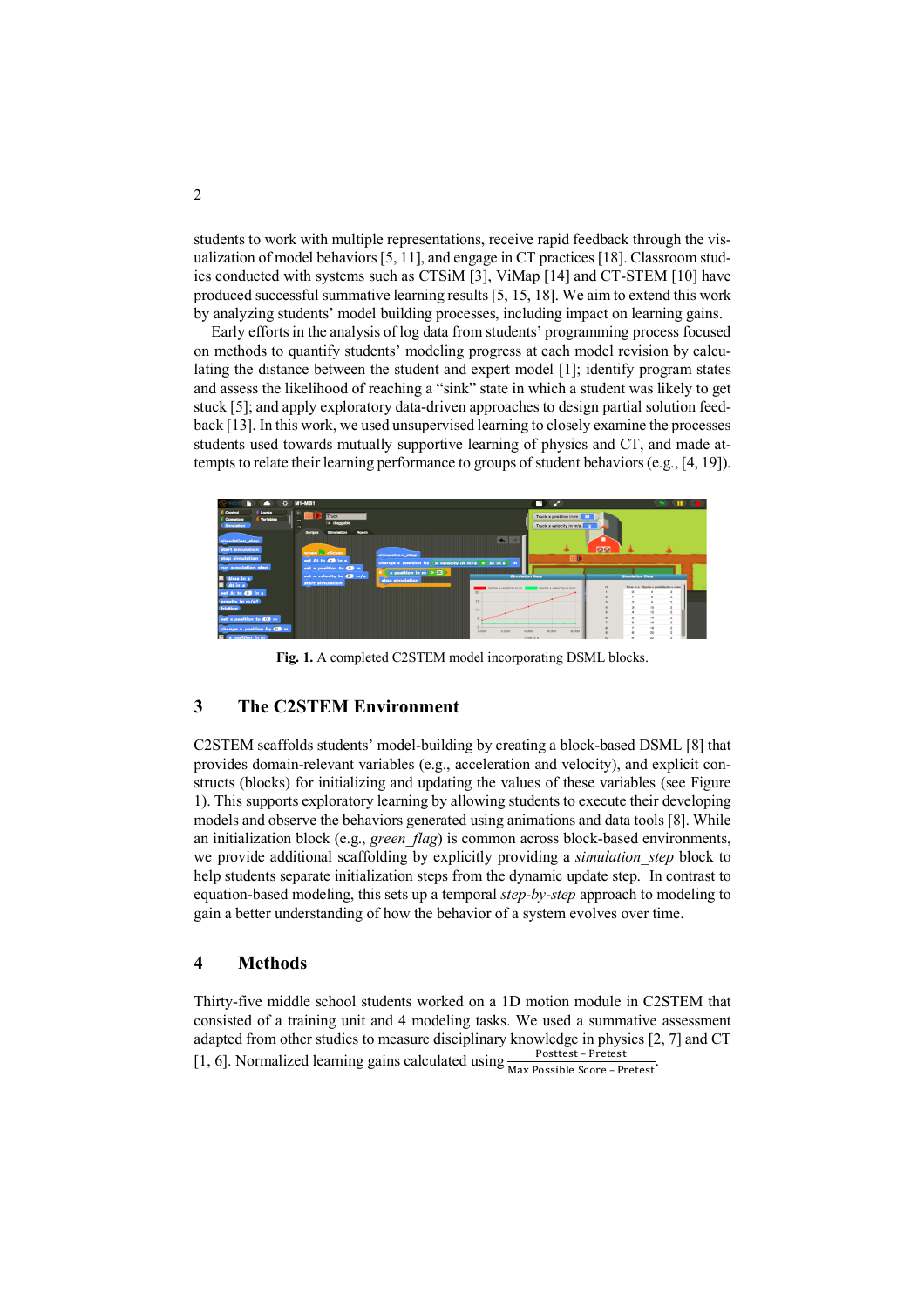| asks<br>OELE<br>$\vdash$<br>General | <b>Information Acquisition (IA)</b><br><b>Identify Relevant</b><br><b>Correctly Interpret</b><br><b>Information</b><br><b>Information</b> | <b>Solution Assessment (SA)</b><br><b>Inferring Correct/Incorrect</b><br><b>Solution Components</b>                                                           | <b>Solution Construction (SC)</b><br><b>Apply Acquired</b><br>Information                                         | <b>Solution Generation (SG)</b><br><b>Developing Solutions and</b><br><b>Explanations</b> |
|-------------------------------------|-------------------------------------------------------------------------------------------------------------------------------------------|---------------------------------------------------------------------------------------------------------------------------------------------------------------|-------------------------------------------------------------------------------------------------------------------|-------------------------------------------------------------------------------------------|
| <b>C2STEM</b><br>Tasks              | Conceptualize<br>Observe<br><b>Experiment</b><br>Measure<br>w/Simulation<br><b>Changes</b> in<br><b>Parameters</b><br>Behavior(s)         | <b>Behavior</b><br><b>Test</b><br>Interpretation<br><b>Test Model</b><br>Analyze<br><b>Simulation Against</b><br><b>Simulation</b><br><b>Own Expectations</b> | Modeling<br><b>Converting Info. to</b><br><b>Model Edits</b>                                                      | Formulate<br><b>Applying Defined</b><br><b>Problem</b><br><b>Parameters</b>               |
| <b>C2STEM</b><br>Actions            | Compare<br>Change<br><b>View</b><br>Edit<br>Edit<br>Table<br>Graph<br><b>Stage</b><br>Parameter                                           | Play<br>Check<br>Stop<br><b>Step</b><br>Toggle<br>Check<br>Add<br>Connect<br>Block<br>Model<br><b>Variable</b><br>Pause<br><b>Block</b><br><b>Block</b>       | Model<br><b>Set Block</b><br>Edit<br>Remove<br>Create<br><b>Position</b><br>Block<br><b>Custom Block</b><br>Block | Predict<br>Submit                                                                         |

**Fig. 2.** C2STEM Task Model.

We performed cluster analysis to characterize students' model building behaviors based on actions employed on a constant velocity task (Figure 1). We analyzed data for 29 students, excluding data from students who did not complete either the pre-test or post-test or performed less than five actions. Student actions were recorded in log files with timestamps. We extend a task model developed in our previous work [1] (Figure 2) to interpret students' model building actions. The lowest level captures the discrete model building actions possible, the middle associates a specific purpose for the actions as C2STEM subgoals and the top provides more generic labels to the actions, typically useful for understanding student behaviors across multiple learning environments.

The following features helped cluster students by their model-building activities:

- 1. *Ratio of total simulations runs to total actions performed (RTP)*: Frequency of SA operations performed.
- 2. *Ratio of data tool access to total number of simulation runs* (*RDT)*: Frequency of IA and/or SA operations performed.
- 3. *Average time per access of data tools* (*TDT)*: IA/SA related actions.
- 4. *Average number of actions between simulation runs (ABP)*:Average size of SC tasks; actions between plays imply a construction process influenced by debugging.
- 5. *Number of blocks Under Green Flag (NBG)*: a SC task related to variable initialization demonstrating conceptual understanding of problem domain.
- 6. *Number of blocks in simulation step construct (NST)*: Updating functions (in SC).

We derived a dendrogram structure using the UPGMA hierarchical clustering scheme [9]. The maximum distance between levels heuristic was used to determine the cut-off level and the number of clusters formed. The groups were characterized by distinguishing features, which were then used to explain groups' pre-post learning gains.

#### **5 Results**

**Table 1.** Characterizing clusters based on frequency (*mean*, *sd*) of features.

| GR | <b>RTP</b> (SA) | ABP (SA/SC) | RDT (IA/SA) | TDT (IA/SA)                      | NBG(SC)    | NST (SC)  |
|----|-----------------|-------------|-------------|----------------------------------|------------|-----------|
|    | 0.29(0.09)      | 1.96(0.5)   | 0.05(0.05)  | 4,946.1 (6070.7)                 | 4.25(0.96) | 0.25(0.5) |
|    | 0.24(0.03)      | 2.55(0.52)  | 0.24(0.06)  | 17,007.4(20,436.7)               | 3(0)       | 7(2)      |
|    | 0.31(0.12)      | 2.14(0.0)   | 0.05(0.05)  | $21,822.7(30,106.5)$ 3.75 (0.34) |            | 8 (0)     |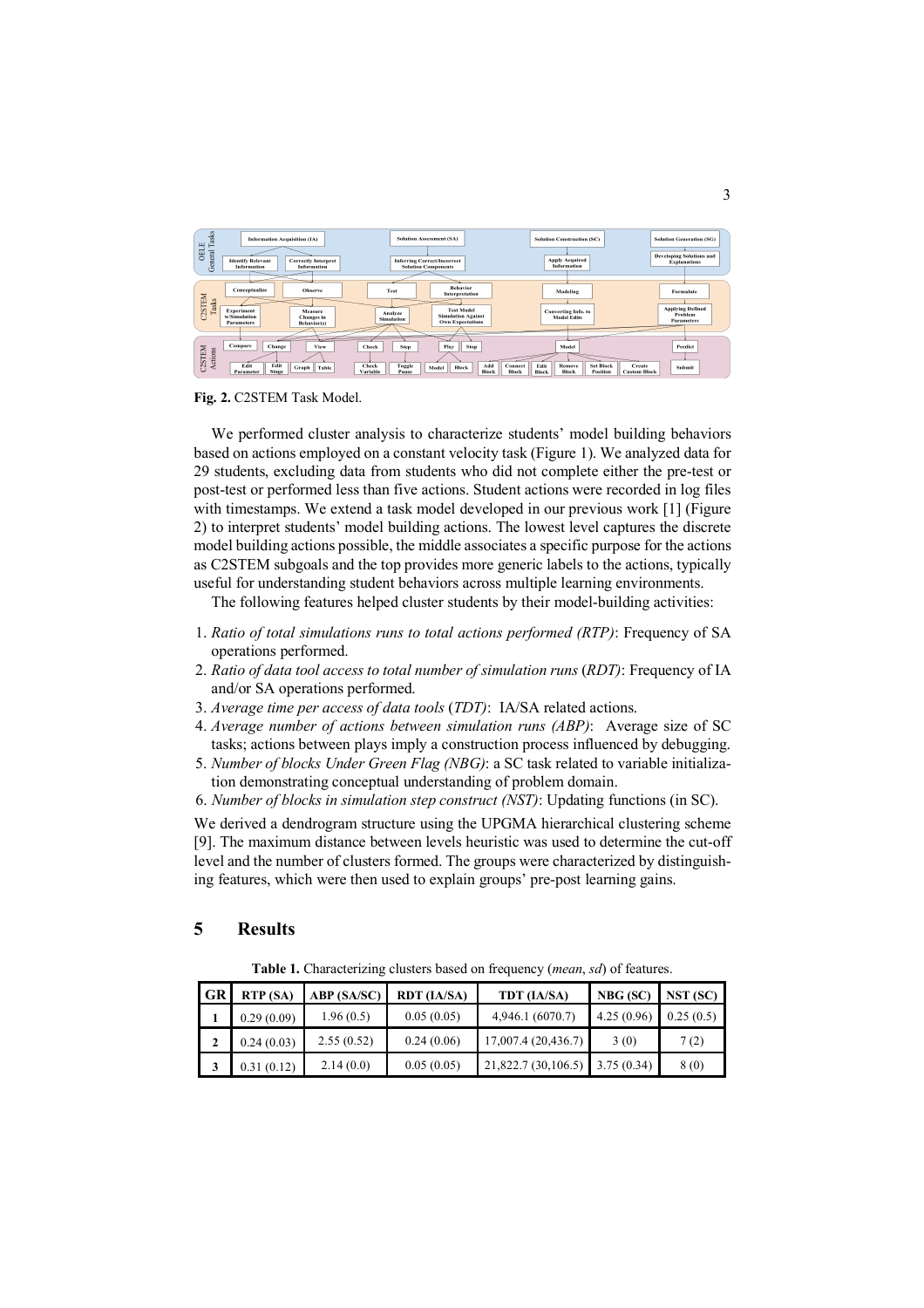Summative assessment results showed that normalized learning gains were *statistically significant*, with t-tests in Physics ( $p = 0.009$ ) and CT ( $p = 0.0001$ ). Cluster analysis produced three distinct groups. Group 1 achieved the highest learning gains in CT  $[0.50 (0.19)]$  and moderate Physics learning gains  $[0.21 (0.23)]$ . Group 1 is defined by their minimal use of the data tools, highest number of initialization blocks, and very little in terms of update actions to generate dynamic behavior (SC actions). This group also had the least amount of actions between plays (ABP) and the second highest ratio of total plays to total actions (RTP). This may indicate their reliance on trial and error. Given the significant CT learning gains and trial and error approach, we conjecture that these results suggest a focus on programming.

Group 2 achieved the highest learning gains in Physics [0.31 (0.17)] and lowest CT gains [0.22 (0.25)]. Group 2 used data tools (RDT) the most, and had the second largest time usage (TDT). The group had few initialization blocks, forgetting to initialize the simulation step size block [*set delta t to [n] seconds*]. This may have impacted their ability to interpret results from the data tools (for instance, setting delta-t to 1 second would have resulted in variable values updating as integers. Finally, this group had the highest ABP and lower RTP indicating the least amount of testing, implying possible weakness in CT practices such as debugging (as indicated by their low CT gains).

A review of the clustering dendrogram indicates that at the next largest distance, Group 3 breaks into 1 outlier and two subgroups. Subgroup 1 showed higher physics gains [0.23 (2.56)], but lower CT gains of [0.37 (0.36)] (markedly higher than Group 2). All students in this group utilized the data tools, with the highest average TDT and implemented the highest, indicating a more systematic debugging process. Subgroup 2 demonstrated moderate Physics gains, 0.21 (0.16) and higher CT gains, 0.50 (0.16). Their feature values indicate a similar trial and error approaches to Group 1, with low ABP and high RTP, but differences in SC actions may provide useful information into how this approach may impact Physics learning.

### **6 Discussion and Conclusions**

This paper presents initial analyses in linking students' model building behaviors to their pre-post assessment scores. High performers showed better ability to model the update functions. Although exploratory, this work provides unique insights and approaches to the evaluation of block-based computational model building processes in STEM classrooms. As next steps, we are continuing our pattern analysis with larger student populations across different science topics. In addition, we are building more sophisticated logging mechanisms to better understand synergistic learning processes and design adaptive feedback to help students overcome their conceptual difficulties.

**Acknowledgments.** We thank Marian Rushdy, Naveed Mohammed, and our other collaborators at Vanderbilt University, Stanford University, Salem State University, SRI International, and ETS. This research is supported by NSF grant #1640199.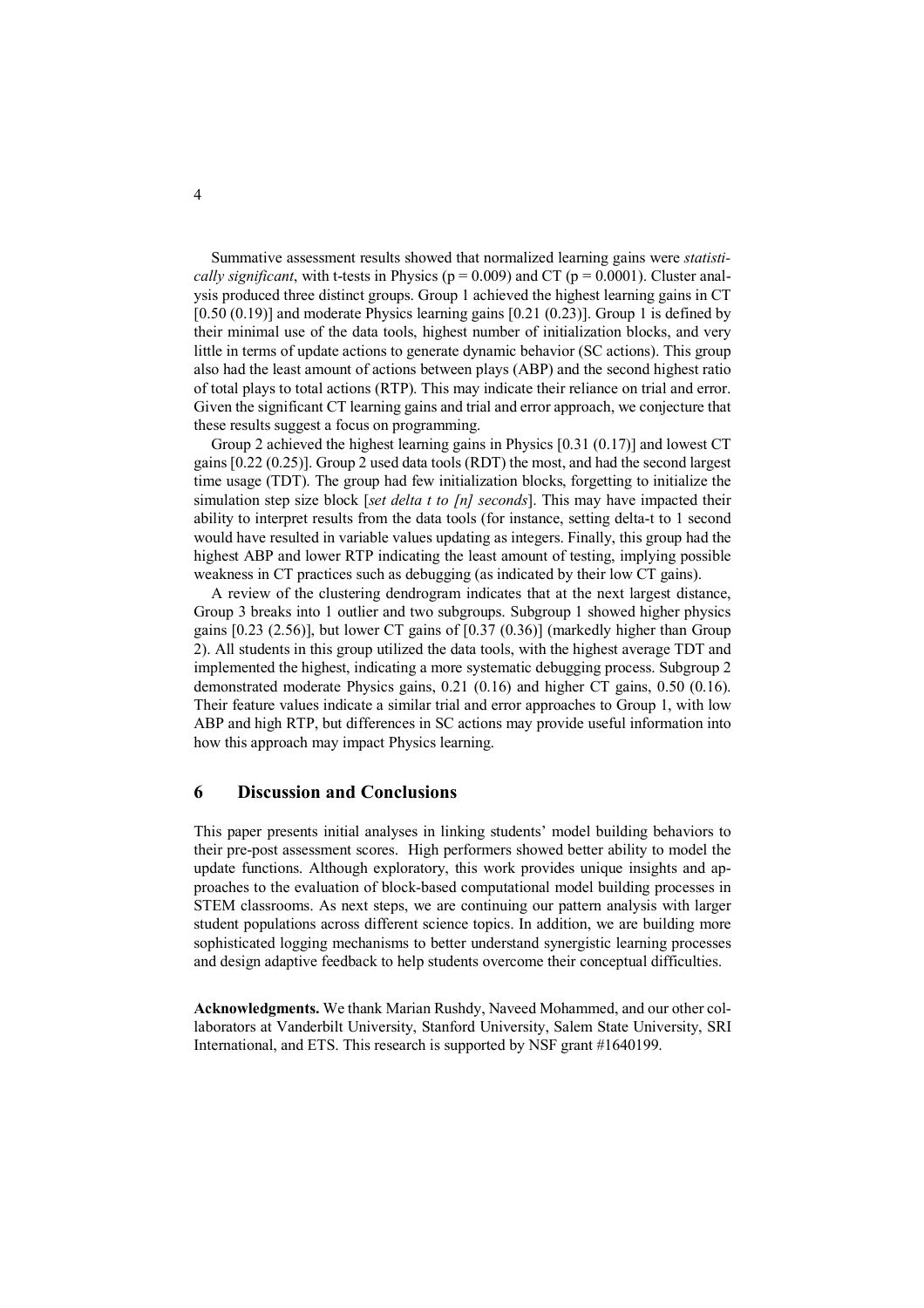#### **References**

- 1. Basu, S., Biswas, G., & Kinnebrew, J. S. (2017). Learner modeling for adaptive scaffolding in a computational thinking-based science learning environment. User Modeling and User-Adapted Interaction, 27(1), 5-53.
- 2. Basu, S., McElhaney, K., Grover, S., Harris, C., and Biswas, G. (2018). A principled approach to designing assessments that integrate science and computational thinking. Proceedings of ICLS'18.
- 3. Basu, S., Dickes, A., Kinnebrew, J.S., Sengupta, P., & Biswas, G.: CTSiM: A Computational Thinking Environment for Learning Science through Simulation and Modeling. Conference on Computer Supported Education, pp. 369-378, Germany (2013)
- 4. Berland, M., Martin, T., Benton, T., Smith, C.P., and Davis, D.: Using learning analytics to understand the learning pathways of novice programmers. Journal of the Learning Sciences 22(4), 564-599 (2013)
- 5. Blikstein, P., Worsley, M., Piech, C., Sahami, M., Cooper, S., and Koller, D.: Programming pluralism: Using learning analytics to detect patterns in the learning of computer programming. Journal of the Learning Sciences, 23(4), 561–599 (2014)
- 6. Grover, S., Jackiw, N., & Lundh, P.: Concepts before coding: non-programming interactives to advance learning of introductory programming concepts in middle school. Computer Science Education, (2019). DOI: 10.1080/08993408.2019.1568955
- 7. Hestenes, D., Wells, M., Swackhamer, G.: Force concept inventory. The physics teacher, 30(3), 141-158 (1992)
- 8. Hutchins, N., Biswas, G., Maroti, M., Broll, B., and Ledezci, A. (2018). C2STEM: A designbased approach to a classroom-centered OELE. Proceedings of AIED '18.
- 9. Johnson, S. C.: Hierarchical clustering schemes. Psychometrika, 32(3), 241-254 (1967)
- 10. Jona, K., Wilensky, U., Trouille, L., Horn, M. S., Orton, K., Weintrop, D., Beheshti, E.: Embedding computational thinking in science, technology, engineering, and math (CT-STEM). In Future Directions in Computer Science Education Summit Meeting, Orlando, FL (2014)
- 11. Jonassen, D., Strobel, J., Gottdenker, J.: Model building for conceptual change. Interactive Learning Environments, 13(1-2), 15-37 (2005)
- 12. NGSS Lead States: Next Generation Science Standards: For states, by states. National Academies Press, Washington, DC (2013)
- 13. Piech, C., Huang, J., Nguyen, A., Phulsuksombati, M., Sahami, M., and Guibas, L.: Learning program embeddings to propagate feedback on student code. In Proceedings of the 32nd International Conference on Machine Learning. pp. 1093–1102, Lille, France (2015)
- 14. Sengupta, P., Dickes, A., Farris, A. V., Karan, A., Martin, D., & Wright, M.: Programming in K-12 science classrooms. Communications of the ACM, 58(11), 33-35 (2015)
- 15. Sengupta, P., Farris, A. V., Wright, M.: From agents to continuous change via aesthetics: learning mechanics with visual agent-based computational modeling. Technology, Knowledge and Learning, 17(1-2), 23-42 (2012)
- 16. Sengupta, P., Kinnebrew, J.S., Basu, S., Biswas, G., Clark, D.: Integrating Computational Thinking with K-12 Science Education Using Agent-based Computation: A Theoretical Framework. Education and Information Technologies, 18(2), 351-380 (2013)
- 17. Shen, J., Lei, J., Chang, H. Y., Namdar, B.: Technology-enhanced, modeling-based instruction (TMBI) in science education. In: J. M. Spector, M. D. Merrill, J. Elen, & M. J. Bishop (Eds.), Handbook of research on educational communications and technology, pp. 529-540. Springer, New York, NY (2014)